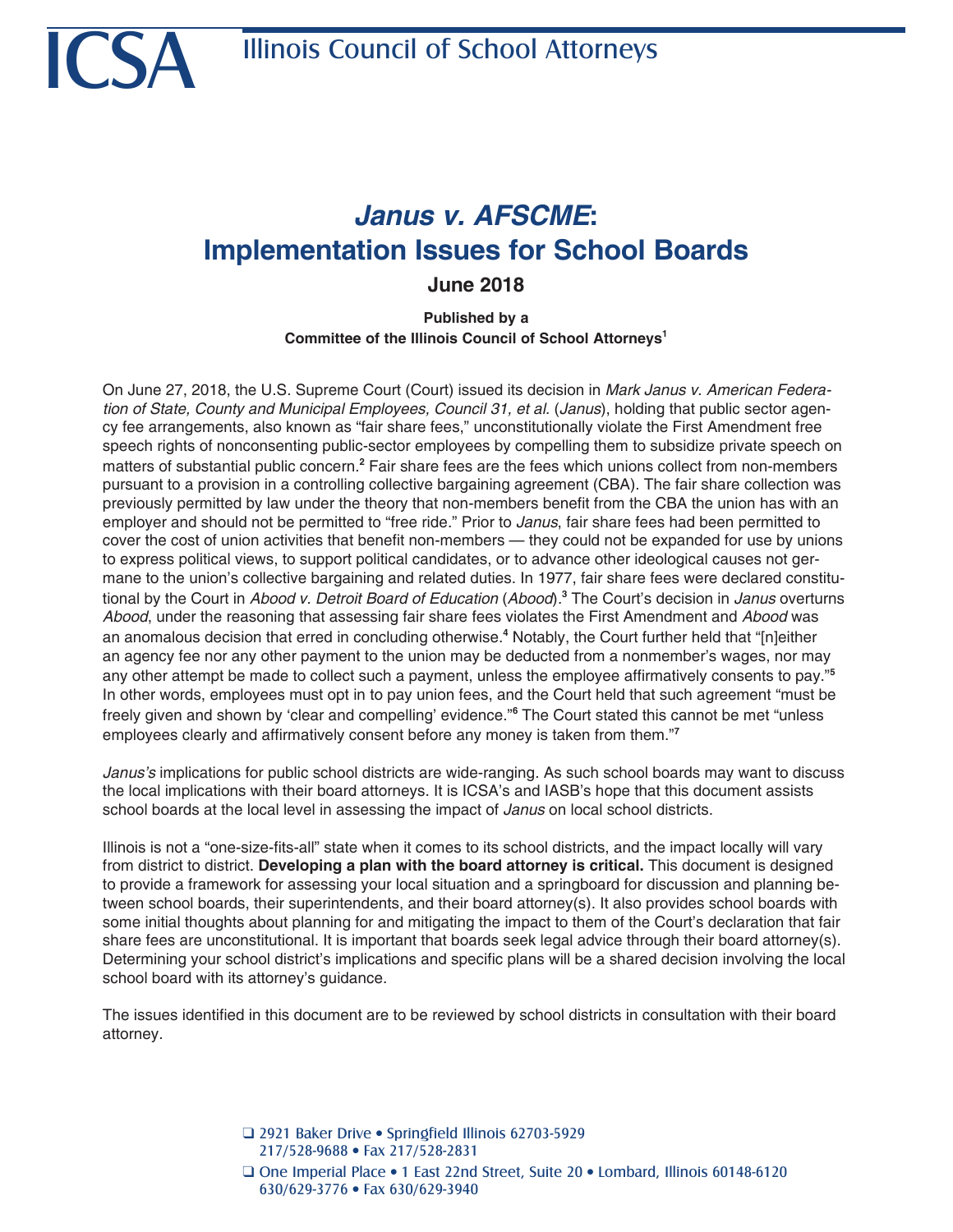### 1. **Since the Court has declared fair share fees unconstitutional, when do public school districts need to stop making fair share fee deductions?**

The Court's decision is effective the day it was issued — June 27, 2018, and therefore school boards must immediately stop fair share fee deductions even if the CBA has not expired. Some school districts may have already received letters from local unions requesting or directing the district to immediately cease payroll deductions for fair share fees. It is important for boards, administrators, and the board attorney to assess when fair share fee deductions occur locally. Many school boards will have already deducted fair share fees for the 2018 fiscal year before the Court's decision was released. It is imperative that school districts consult with the board attorney before taking any additional fair share fee deductions.

### 2. **Now that the Court has declared fair share fees unconstitutional, can school districts be sued for damages under 42 U.S.C. §1983 for First Amendment violations?**

There is no qualified immunity to the entity school board. However, CBAs often have an indemnification clause that may require the union to indemnify (and defend) the school board. Each clause is different, so each school board, with its board attorney, should examine its CBA to assess whether it has these clauses and whether they may apply. Interestingly, §1983 claims have a two year statute of limitations but contract claims have a 10 year statute of limitations. Another issue to discuss would be when the applicable statute of limitations would be deemed to start running.

### 3. **Even though the Court has declared fair share fees unconstitutional, will a CBA's severability clause keep it valid?**

Severability clauses should keep a CBA valid<sup>8</sup>, however there may be additional duties under such a clause depending on the specifics of the CBA. Similar to number 3, above, each school board should, with its board attorney, examine its CBA to assess how its severability clause will work in the context of the decision from the Court finding fair share fees unconstitutional.

## 4. **As a result of the Court's decision, is the validity of school district agreements other than CBAs at risk?**

Agreements between a school board, its contractors, and private sector unions which require the contractors to hire only union workers in exchange for the unions agreeing not to strike while a school construction project is underway may be affected by the Court's decision. Boards should, with their board attorneys, review these agreements within the lens of the *Janus* holding that fair share fees are unconstitutional.

#### 5. **What is the unions' response to fair share fees being declared unconstitutional?**

Many unions have already issued written requests that all fair share deductions cease immediately. This question is necessarily speculative, but some attorneys believe that unions, now that they no longer have a captive set of "customers," will have to market themselves and show members that dues are good and valuable expenditures. In other words, where currently members have a choice of paying dues or paying fair share fees, many members might be electing to pay dues just because the alternative is not worth being branded as a non-member; if there are no fair share fees the option becomes to pay dues or pay nothing. Many more people may thus choose not to pay dues. Many attorneys believe that the unions are aware of this potential and are currently taking steps to make sure that their members recognize the value of union services. In some opinions, this will lead to more confrontational relationships with management as the unions struggle to show that union membership is worth the cost.